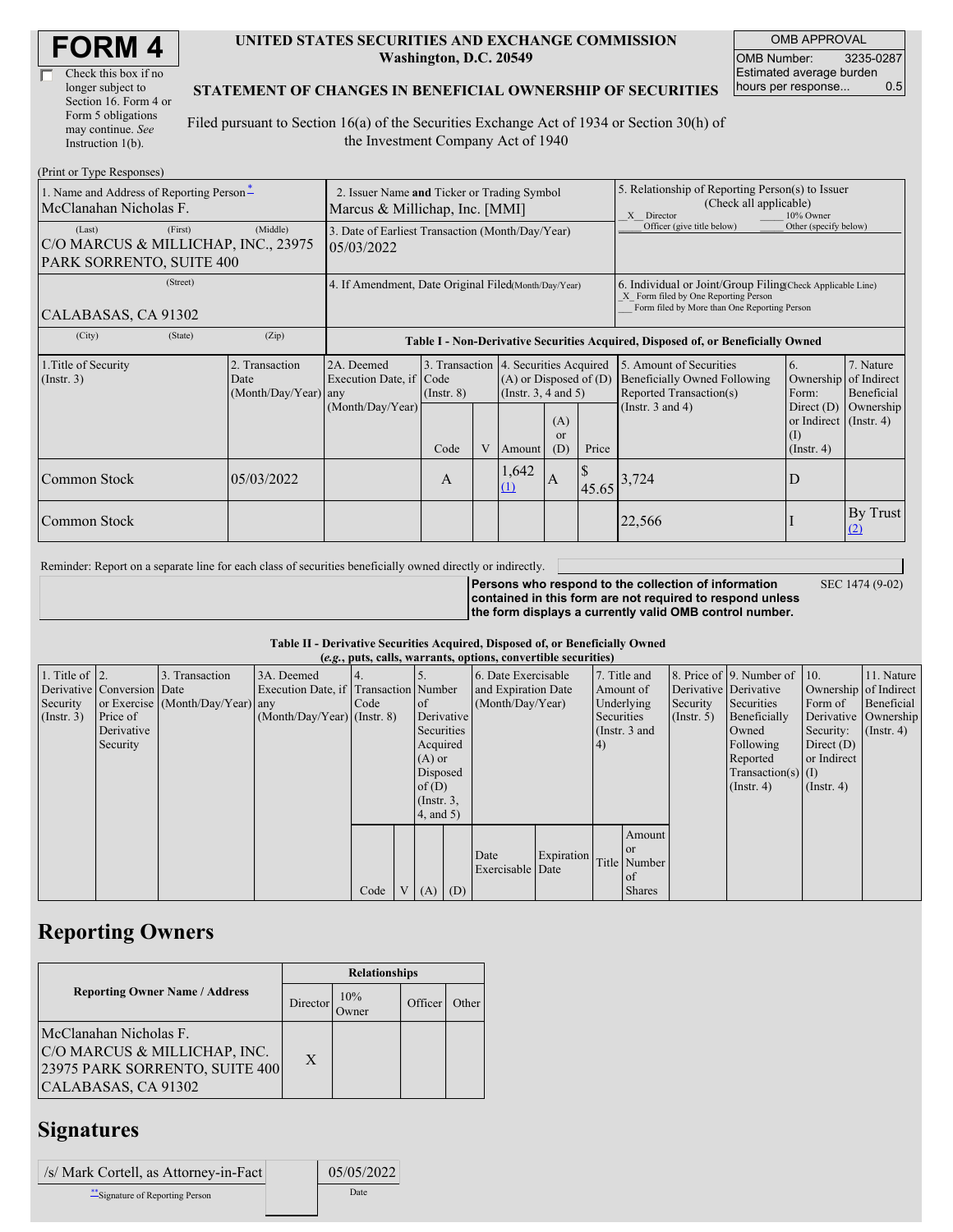# **Explanation of Responses:**

- **\*** If the form is filed by more than one reporting person,*see* Instruction 4(b)(v).
- **\*\*** Intentional misstatements or omissions of facts constitute Federal Criminal Violations. *See* 18 U.S.C. 1001 and 15 U.S.C. 78ff(a).
- **( 1)** The shares shall vest on the first anniversary of the date of grant.
- (2) The Nicholas F. McClanahan Trust U/A 8/12/2015 holds the shares and Mr. McClanahan, as trustee, may be deemed to have beneficial ownership over these shares.

### **Remarks:**

Exhibit 24.1: Power of Attorney

Note: File three copies of this Form, one of which must be manually signed. If space is insufficient, *see* Instruction 6 for procedure.

Potential persons who are to respond to the collection of information contained in this form are not required to respond unless the form displays a currently valid OMB number.